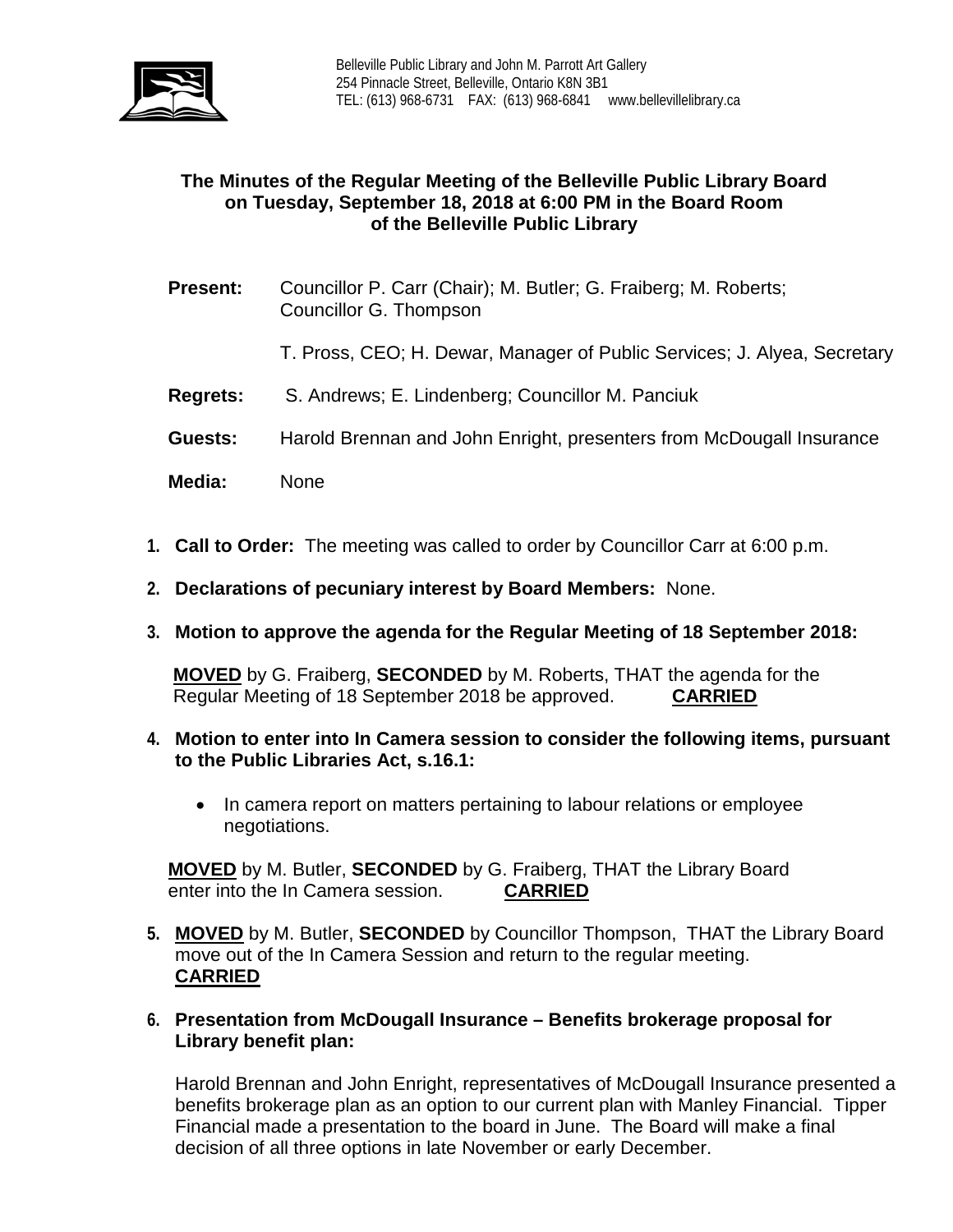

# **7. Motion to approve the minutes for the Regular Meeting of 17 July 2018:**

Item 1 of the minutes amended to show the meeting was called to order by Councillor Panciuk.

**MOVED** by M. Roberts, **SECONDED** by M. Butler, THAT the minutes for the Regular Meeting of 17 July 2018 be approved as amended. **CARRIED**

No business arising from the minutes.

#### **8. Items for Information:**

**Statistics for July and August 2018 CEO's Report Media List**

**MOVED** by M. Butler, **SECONDED** by Councillor Thompson, to receive the Items for Information. **CARRIED**

### **9. Financial Statement to 31 August 2018:**

**MOVED** by M. Roberts, **SECONDED** by M. Butler, THAT the Financial Statement to 31 August 2018 be approved. **CARRIED**

#### **10. Capital Project update:**

**MOVED** by M. Roberts, **SECONDED** by G. Fraiberg, THAT the Library Board authorizes the CEO to accept the quote from Tom Belch and Sons Construction for the Library Garden capital project at a cost of \$26,400 plus HST. **CARRIED**

### **11. Staff / Board / Volunteer recognition event closure:**

**MOVED** by G. Fraiberg, **SECONDED** by Councillor Thompson, THAT the Library Board approves the closure of the Library and Gallery on Tuesday, November 27<sup>th</sup>, 2018, from 9:30 a.m. to 12:00 p.m. for an event to recognize the staff, volunteers and Board members for the Library and Gallery.

#### **12. Wi-Fi system update:**

**MOVED** by Councillor Thompson, **SECONDED** by M. Butler, to receive the Wi-Fi system update report.

#### **13. Correspondence:**

**MOVED** by M. Roberts, **SECONDED** by Councillor Thompson, to receive the letter from the Minister of Tourism, Culture and Sport. **CARRIED**